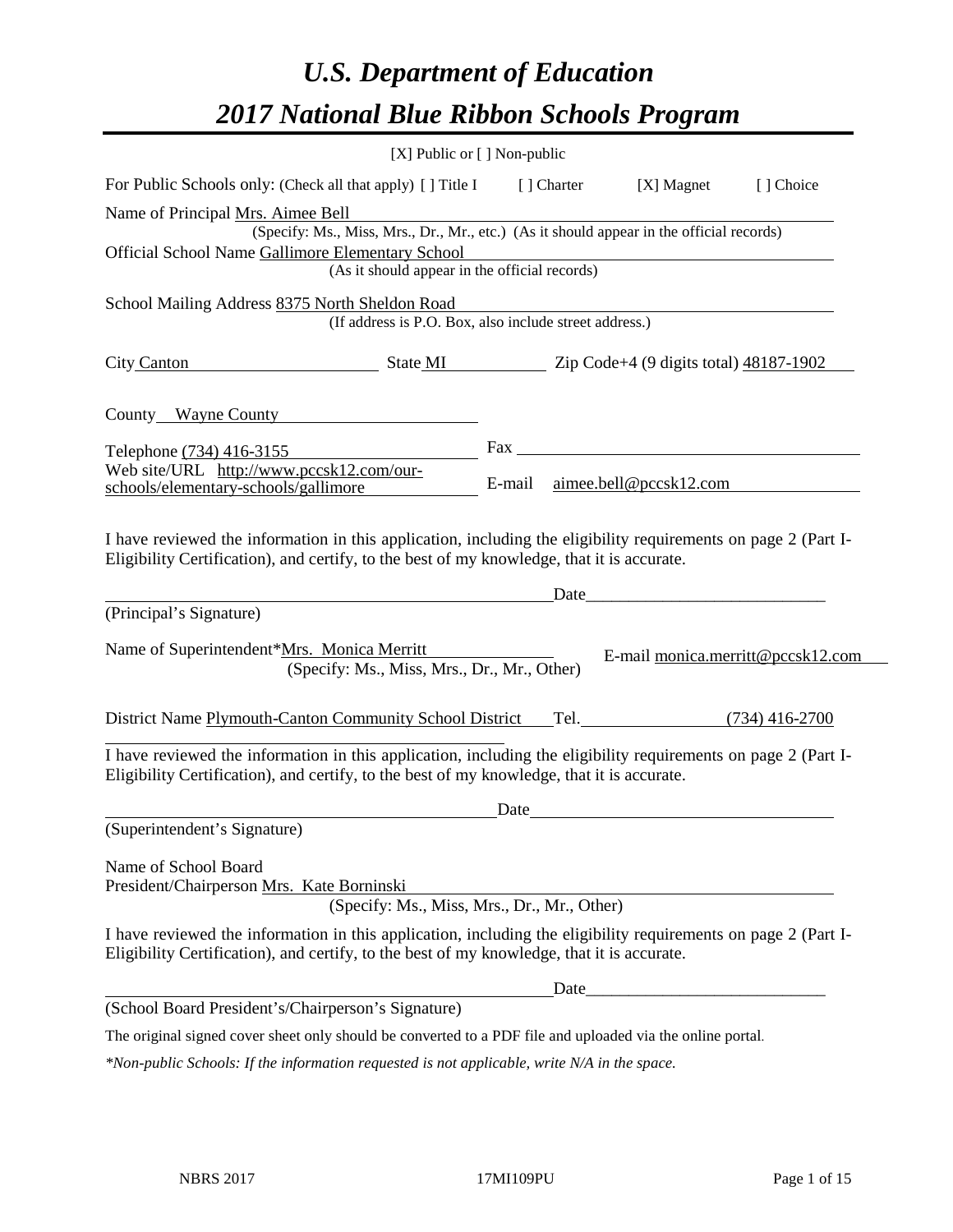The signatures on the first page of this application (cover page) certify that each of the statements below, concerning the school's eligibility and compliance with U.S. Department of Education and National Blue Ribbon Schools requirements, are true and correct.

- 1. The school configuration includes one or more of grades K-12. (Schools on the same campus with one principal, even a K-12 school, must apply as an entire school.)
- 2. All nominated public schools must meet the state's performance targets in reading (or English language arts) and mathematics and other academic indicators (i.e., attendance rate and graduation rate), for the all students group and all subgroups, including having participation rates of at least 95 percent using the most recent accountability results available for nomination.
- 3. To meet final eligibility, all nominated public schools must be certified by states prior to September 2017 in order to meet all eligibility requirements. Any status appeals must be resolved at least two weeks before the awards ceremony for the school to receive the award.
- 4. If the school includes grades 7 or higher, the school must have foreign language as a part of its curriculum.
- 5. The school has been in existence for five full years, that is, from at least September 2011 and each tested grade must have been part of the school for the past three years.
- 6. The nominated school has not received the National Blue Ribbon Schools award in the past five years: 2012, 2013, 2014, 2015, or 2016.
- 7. The nominated school has no history of testing irregularities, nor have charges of irregularities been brought against the school at the time of nomination. The U.S. Department of Education reserves the right to disqualify a school's application and/or rescind a school's award if irregularities are later discovered and proven by the state.
- 8. The nominated school has not been identified by the state as "persistently dangerous" within the last two years.
- 9. The nominated school or district is not refusing Office of Civil Rights (OCR) access to information necessary to investigate a civil rights complaint or to conduct a district-wide compliance review.
- 10. The OCR has not issued a violation letter of findings to the school district concluding that the nominated school or the district as a whole has violated one or more of the civil rights statutes. A violation letter of findings will not be considered outstanding if OCR has accepted a corrective action plan from the district to remedy the violation.
- 11. The U.S. Department of Justice does not have a pending suit alleging that the nominated school or the school district as a whole has violated one or more of the civil rights statutes or the Constitution's equal protection clause.
- 12. There are no findings of violations of the Individuals with Disabilities Education Act in a U.S. Department of Education monitoring report that apply to the school or school district in question; or if there are such findings, the state or district has corrected, or agreed to correct, the findings.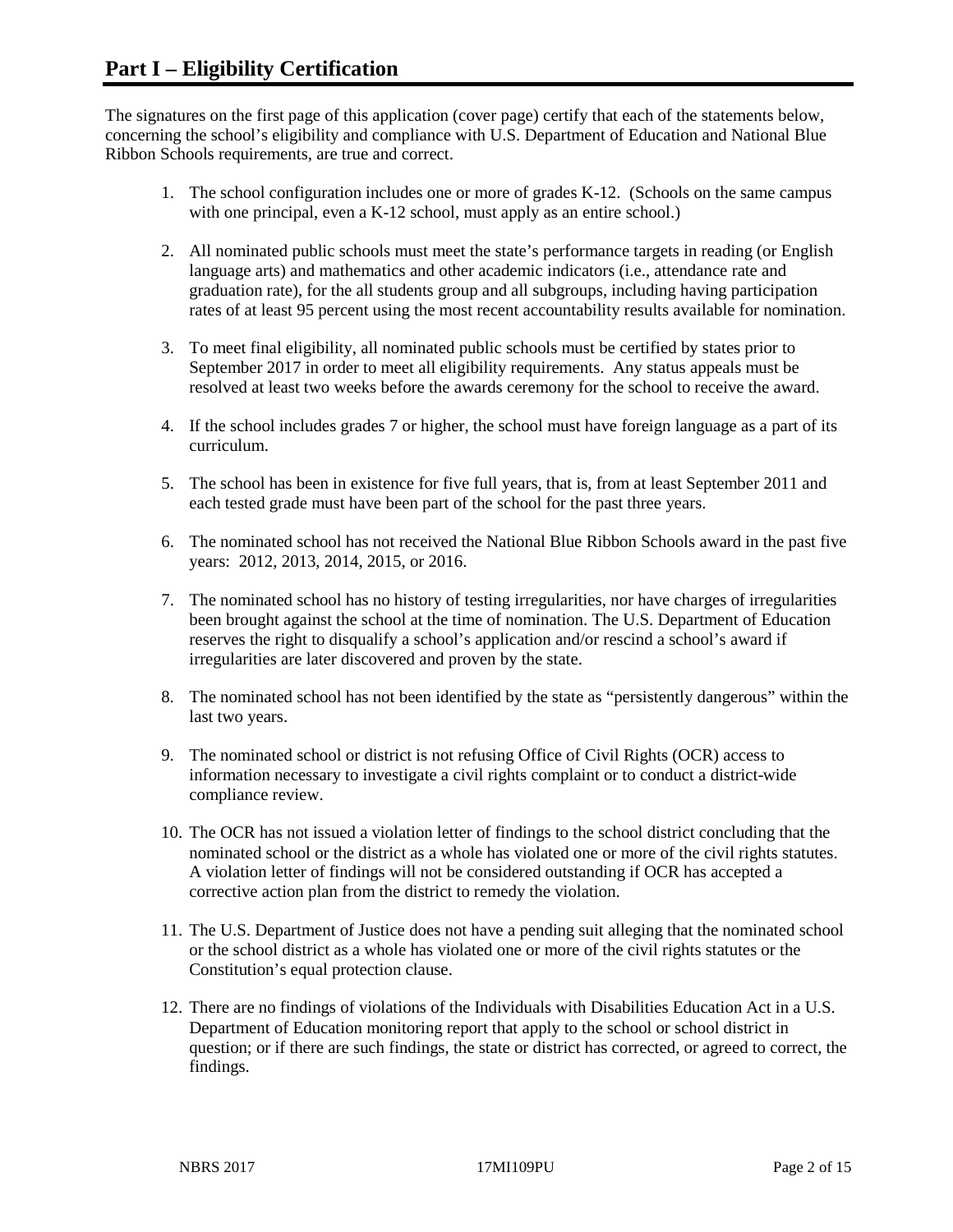#### **Data should be provided for the most recent school year (2016-2017) unless otherwise stated.**

#### **DISTRICT**

1. Number of schools in the district  $14$  Elementary schools (includes K-8) (per district designation): 5 Middle/Junior high schools 3 High schools 0 K-12 schools

22 TOTAL

**SCHOOL** (To be completed by all schools)

- 2. Category that best describes the area where the school is located:
	- [] Urban or large central city [ ] Suburban with characteristics typical of an urban area [X] Suburban [ ] Small city or town in a rural area [ ] Rural
- 3. Number of students as of October 1, 2016 enrolled at each grade level or its equivalent in applying school:

| Grade                           | # of         | # of Females | <b>Grade Total</b> |
|---------------------------------|--------------|--------------|--------------------|
|                                 | <b>Males</b> |              |                    |
| <b>PreK</b>                     | 0            | $\theta$     | 0                  |
| K                               | 0            | 0            | 0                  |
| 1                               | 0            | 0            | 0                  |
| $\overline{2}$                  | 0            | 0            | $\mathbf{\Omega}$  |
| 3                               | 68           | 52           | 120                |
| 4                               | 58           | 66           | 124                |
| 5                               | 68           | 56           | 124                |
| 6                               | 0            | 0            | 0                  |
| 7                               | 0            | 0            | 0                  |
| 8                               | 0            | 0            | 0                  |
| 9                               | 0            | 0            | 0                  |
| 10                              | $\theta$     | 0            | $\Omega$           |
| 11                              | 0            | 0            | $\Omega$           |
| 12 or higher                    | 0            | 0            | 0                  |
| <b>Total</b><br><b>Students</b> | 194          | 174          | 368                |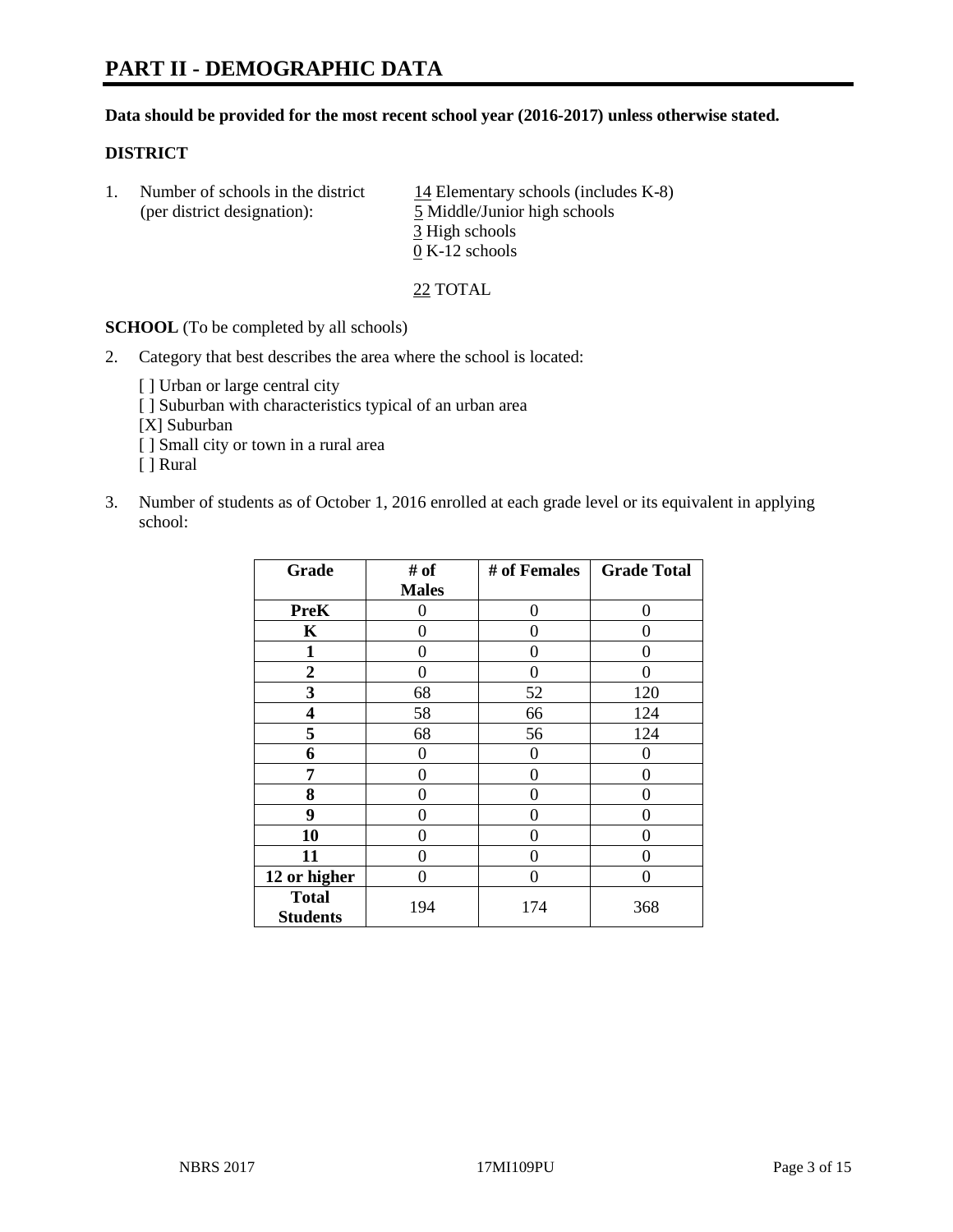the school:  $46\%$  Asian

4. Racial/ethnic composition of  $\qquad \qquad \underline{0}$  % American Indian or Alaska Native 2 % Black or African American 4 % Hispanic or Latino 0 % Native Hawaiian or Other Pacific Islander 48 % White 0 % Two or more races **100 % Total**

(Only these seven standard categories should be used to report the racial/ethnic composition of your school. The Final Guidance on Maintaining, Collecting, and Reporting Racial and Ethnic Data to the U.S. Department of Education published in the October 19, 2007 *Federal Register* provides definitions for each of the seven categories.)

5. Student turnover, or mobility rate, during the 2015 – 2016 school year: 0%

This rate should be calculated using the grid below. The answer to (6) is the mobility rate.

| <b>Steps For Determining Mobility Rate</b>         | Answer |  |
|----------------------------------------------------|--------|--|
| (1) Number of students who transferred to          |        |  |
| the school after October 1, 2015 until the         |        |  |
| end of the 2015-2016 school year                   |        |  |
| (2) Number of students who transferred             |        |  |
| <i>from</i> the school after October 1, 2015 until |        |  |
| the end of the 2015-2016 school year               |        |  |
| (3) Total of all transferred students [sum of      |        |  |
| rows $(1)$ and $(2)$ ]                             |        |  |
| (4) Total number of students in the school as      | 360    |  |
| of October 1, 2015                                 |        |  |
| (5) Total transferred students in row (3)          |        |  |
| divided by total students in row (4)               | 0.003  |  |
| $(6)$ Amount in row $(5)$ multiplied by 100        |        |  |

6. English Language Learners (ELL) in the school:  $5\%$ 

19 Total number ELL

Specify each non-English language represented in the school (separate languages by commas): Arabic, Bengali-Bangla, Bulgarian, Chinese-Mandarin, Chinese-Cantonese, Finnish, German, Gujarati, Hindi, Igbo, Japanese, Kannada, Konkani, Malayalam, Marathi, Punjabi-Panjabi, Spanish, Tamil, Telugu, Urdu

- 7. Students eligible for free/reduced-priced meals:  $\frac{2\%}{8}$ <br>Total number students who qualify:  $\frac{2\%}{8}$ Total number students who qualify:
- 8. Students receiving special education services: 2 %

7 Total number of students served

Indicate below the number of students with disabilities according to conditions designated in the Individuals with Disabilities Education Act. Do not add additional conditions. It is possible that students may be classified in more than one condition.

| 0 Autism                | $\underline{0}$ Orthopedic Impairment                 |
|-------------------------|-------------------------------------------------------|
| 0 Deafness              | 1 Other Health Impaired                               |
| 0 Deaf-Blindness        | 0 Specific Learning Disability                        |
| 1 Emotional Disturbance | 5 Speech or Language Impairment                       |
| $0$ Hearing Impairment  | <b>0</b> Traumatic Brain Injury                       |
| 0 Mental Retardation    | $\underline{0}$ Visual Impairment Including Blindness |
| 0 Multiple Disabilities | 0 Developmentally Delayed                             |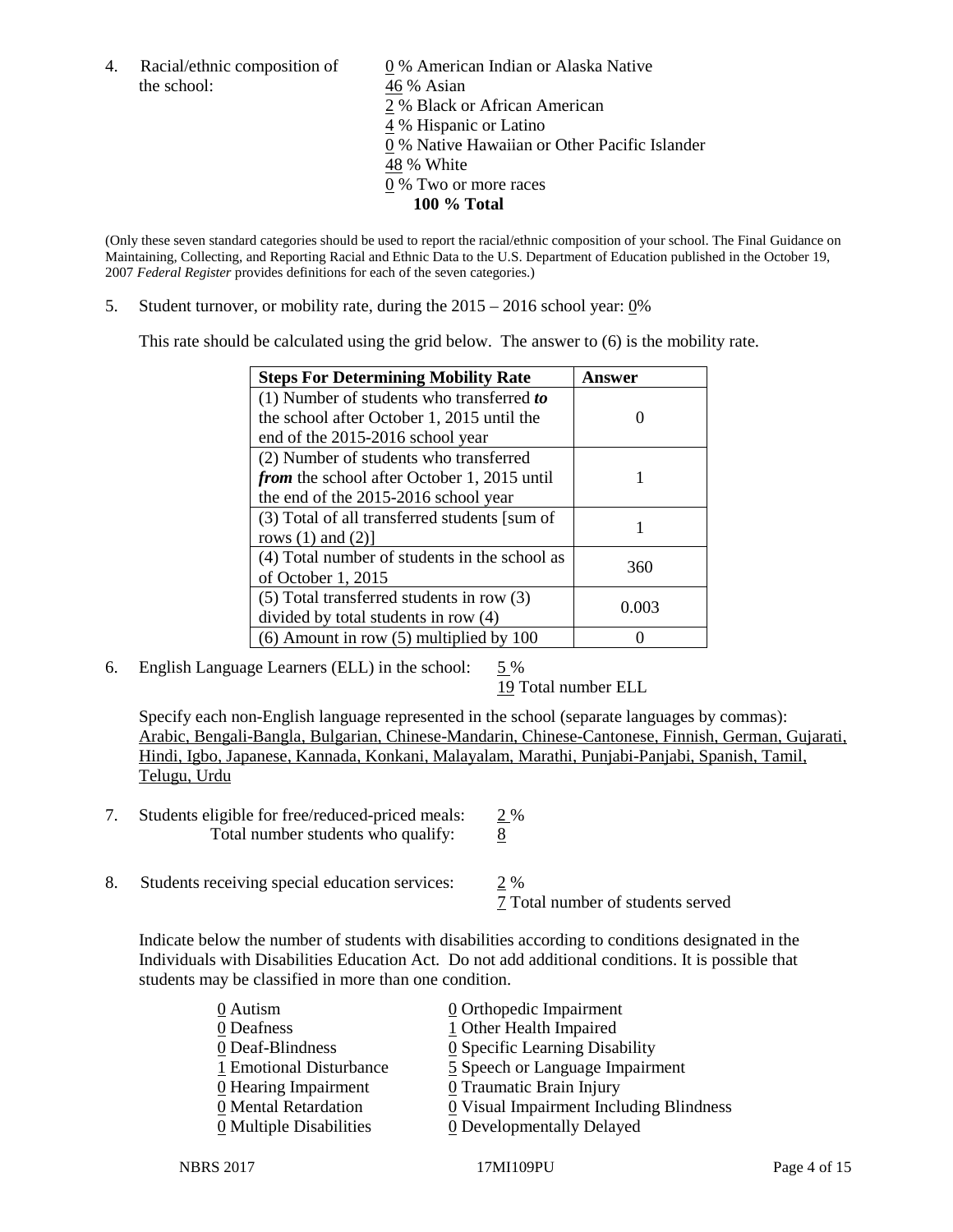- 9. Number of years the principal has been in her/his position at this school: 2
- 10. Use Full-Time Equivalents (FTEs), rounded to nearest whole numeral, to indicate the number of school staff in each of the categories below:

|                                        | <b>Number of Staff</b> |  |  |
|----------------------------------------|------------------------|--|--|
| Administrators                         |                        |  |  |
| Classroom teachers including those     |                        |  |  |
| teaching high school specialty         | 12                     |  |  |
| subjects                               |                        |  |  |
| Resource teachers/specialists/coaches  |                        |  |  |
| e.g., reading, math, science, special  | 6                      |  |  |
| education, enrichment, technology,     |                        |  |  |
| art, music, physical education, etc.   |                        |  |  |
| Paraprofessionals under the            |                        |  |  |
| supervision of a licensed professional |                        |  |  |
| supporting single, group, or classroom |                        |  |  |
| students.                              |                        |  |  |
| Student support personnel              |                        |  |  |
| e.g., guidance counselors, behavior    |                        |  |  |
| interventionists, mental/physical      |                        |  |  |
| health service providers,              |                        |  |  |
| psychologists, family engagement       |                        |  |  |
| liaisons, career/college attainment    |                        |  |  |
| coaches, etc.                          |                        |  |  |

- 11. Average student-classroom teacher ratio, that is, the number of students in the school divided by the FTE of classroom teachers, e.g.,  $22:1$   $31:1$
- 12. Show daily student attendance rates. Only high schools need to supply yearly graduation rates.

| <b>Required Information</b> | 2015-2016 | 2014-2015 | 2013-2014 | 2012-2013 | 2011-2012 |
|-----------------------------|-----------|-----------|-----------|-----------|-----------|
| Daily student attendance    | 97%       | 95%       | 96%       | 95%       | 96%       |
| High school graduation rate | 0%        | 0%        | 0%        | 9%        | 0%        |

#### 13. **For high schools only, that is, schools ending in grade 12 or higher.**

Show percentages to indicate the post-secondary status of students who graduated in Spring 2016.

| <b>Post-Secondary Status</b>                  |    |
|-----------------------------------------------|----|
| Graduating class size                         |    |
| Enrolled in a 4-year college or university    | 0% |
| Enrolled in a community college               | 0% |
| Enrolled in career/technical training program | 0% |
| Found employment                              | 0% |
| Joined the military or other public service   | 0% |
| Other                                         |    |

14. Indicate whether your school has previously received a National Blue Ribbon Schools award.  $Yes$  No  $X$ 

If yes, select the year in which your school received the award.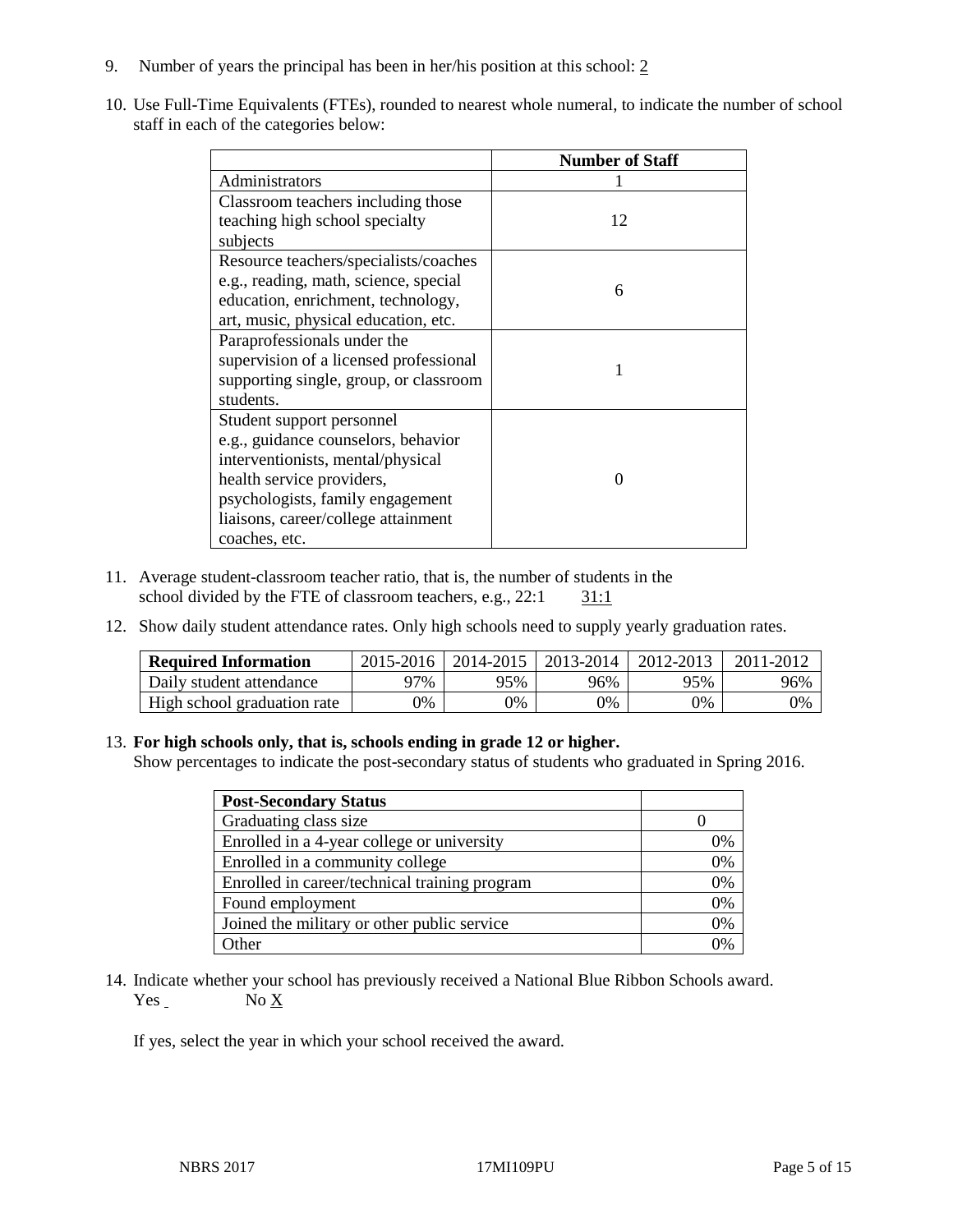15. In a couple of sentences, provide the school's mission or vision statement.

Gallimore School serves students by providing engaging and appropriately challenging curriculum and instruction. We are committed to facilitating learning opportunities that include collaborating, inquiring, creating, risk taking, and reflection so that our students thrive both socially and academically.

16. **For public schools only**, if the school is a magnet, charter, or choice school, explain how students are chosen to attend.

The district screens all second grade students using the NWEA test which is used throughout the district as a universal screener. Second grade students who achieve in the 80th percentile or higher on the NWEA MAP 2-5 test are automatically given a gifted aptitude test (NNAT2: Naglieri). The score from the Nagilieri is used to invite students to join the program. P-CCS (Plymouth Canton Community Schools) third graders who score in the 90th percentile or higher on the NWEA MAP 2-5 test are also automatically screened for the program. Students in grades 2-7 that attend a district school or that live in the district can be nominated by a parent to be tested for the program. All students who are considered for the program must meet the 80th percentile on the NWEA MAP 2-5 test in both math and reading. The information from these tests along with the score from the Naglieri (NNAT2) test are used to select students and invite them into the program.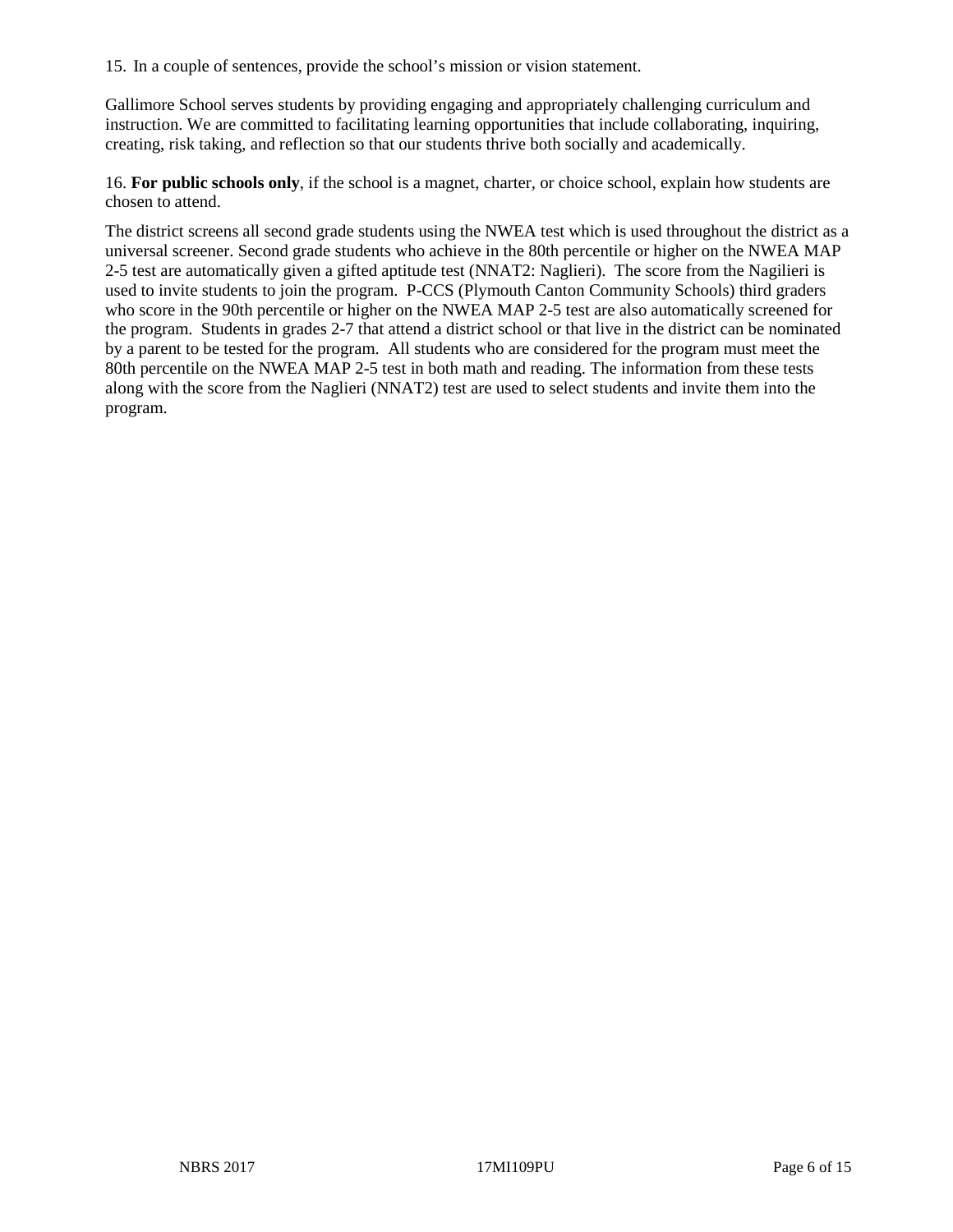## **PART III – SUMMARY**

"Be Great. Be You. Be Awesome!" is our school's motto and is very reflective of our school's culture. The goal of the Gallimore staff is to support our students both socially and academically so that they can be the very best version of themselves. In August of 2015 our school transitioned from a kindergarten through fifth grade neighborhood school to a third through fifth grade magnet school. Since this transition, we have worked to create a school community that celebrates diversity, fosters innovation and encourages personal growth.

Gallimore Elementary School is a third through fifth grade school located in Canton, Michigan, a suburb centrally located between Detroit and Ann Arbor. Our school is home to the district's Talented and Gifted Program. Our students have been identified, through nationally normed achievement and gifted aptitude tests, as students who would benefit from an alternative learning environment. At our school students are able to move at a faster pace and are given the opportunity to explore content at a deeper level. We are committed to facilitating learning opportunities that include collaborating, inquiring, creating, risk taking, and reflection. Our students have many opportunities to explore things that they are personally passionate about and to share their voice in the classroom and in the school. Gallimore Roadrunners come from over 16 schools that are located within the Plymouth-Canton Community School District. We have 21 different languages spoken in our school. Our student population is diverse with 48% White, 46% Asian, 2% Black or African American and 4%Hispanic or Latino. Our students have the ability to achieve at a high level, often love reading, are typically advanced mathematically and have a natural curiosity that they bring to each aspect of our school community.

The diversity in the Gallimore parent community gives us a unique opportunity to create experiences for our students that might not exist in other schools. Our parents are diverse in their culture, professional experiences and world travels, and share their strengths and innovative ideas with our school. Our school traditions are based on these innovative ideas. We begin each year with an Open House that invites students and families to get involved with the school right away. During Open House students get to meet their teachers and see their classrooms and parents can share ideas and connect with others. During this Open House family engagement ideas are solicited and our Parent Council uses them to meet the needs of our families. Our Parent Council hosts many family oriented events: Movie Night, Family Game Night, Maker Night, a Back to School Bonfire and Multicultural Night.

One way that we help our students to develop their fullest potential is by nurturing their social and emotional development. We do this by bringing grade levels together every month for character focused assemblies lead by the principal and a student support coordinator. During these assemblies we focus on the Roadrunner R's: Respect, Responsibility and Reflection. Each assembly has a specific theme that falls under these pillars. For example, in one assembly we focused on our social responsibility to be respectful toward others even if they were not someone we choose to be friends with. During another assembly we focused on reflection through the lens of growth mindset and perseverance. These concepts are an integral part of our school culture as often our students are faced with perfectionist tendencies, anxiety and other social and emotional challenges that are common among gifted learners.

Another way that we help our students to develop their fullest potential is by creating many opportunities for students to lead throughout the school. During our first year we had over 100 leadership roles filled by students. The leadership roles gave students an opportunity to really invest in our new school. Students were leaders in recycling, school spirit, special clubs, and the morning announcements. The students lead these groups with only a little guidance from the principal. Our special club leaders have created specialized clubs to meet the specific needs of students. These clubs include an Origami Club, a Pokemon Club, and a Rubik's Cube Club. The clubs were organized and lead by students. At Gallimore School we believe that all students have some type of gift to share with our school and they can do this through these leadership roles.

The Gallimore School staff is committed to facilitating learning opportunities for our students that help them to thrive both socially and academically so that they can be career, college and culture ready.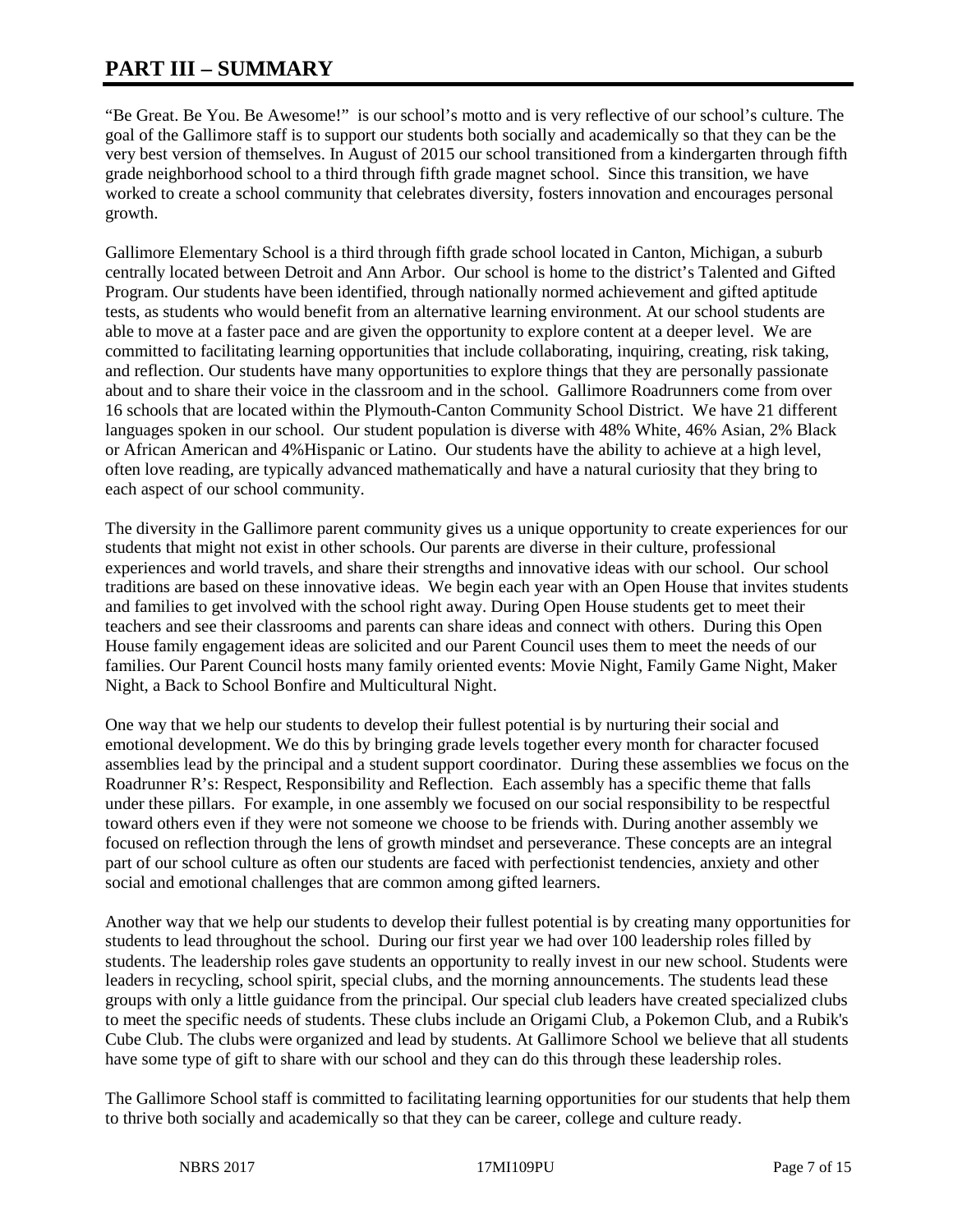## **1. Core Curriculum:**

Gallimore Elementary School follows the Common Core State Standards and is also in the first phase of implementing the Next Generation Science Standards. Lessons across the grade levels and content areas are prefaced by learning targets shared in kid-friendly terms, clearly articulating learning outcomes for students. The focus at Gallimore is for students to own their learning through a gradual release of learning and student-directed inquiry. Our third through fifth grade program is geared to support learning that goes beyond knowledge and to application for our gifted students. As such, elements of our curriculum are accelerated and allow for in-depth knowledge development through real world application and self-directed study. The integration of technology through our 1-1 program supports this mission as well.

Our teachers primarily implement our math curriculum via the use of the Everyday Mathematics (Common Core State Standards Edition) spiraling curriculum. Mathematics is an area where our curriculum is accelerated. Our students enter our program as third graders. The third grade team has worked hard to develop a program for its students that combines the third and fourth grade Everyday Math program in a way that ensures students learn the standards from both grade levels in order to prepare them for fourth and fifth grades. In fourth grade our teachers deliver the fifth grade math program to students. As a result, our fifth grade teachers are able to offer the sixth grade math program to students. Teachers across the grade levels also employ the use of Khan Academy and other math resources to both extend and dive into content. Students are also challenged to apply the math that they are learning in real-world situations through Project Based Learning, Perennial Math Competitions and Math Explorations. We believe that it's important that our students be able to do more than just perform computation and complete math assignments and strive for them to understand the relevance of this learning in the real world.

As a whole school, we also accelerate our reading curriculum for students as they are all proficient with at grade level content. To ensure that no content is missed in advancing learning, our third grade teachers have worked to create a curriculum that carefully incorporates all learning targets from both the district's third and fourth grade materials. Our school uses materials from the district-adopted Journeys (Houghton-Mifflin) program and additional literature to deliver the standards for each grade level. Our fourth and fifth grade teachers also use the Journeys materials to deliver reading instruction as well as additional resources. Instruction in reading focuses on discussion and creates a forum where students can engage in discourse that promotes higher level thinking and reflection.

Our science curriculum is transferring to the Next Generation Science Standards. Staff implement learning units as determined by the district, however as they deliver instruction they focus on allowing students the ability to perform explorations and investigations as a means of discovery. Students also read and interpret expository text from the "real world" to shape their learning. Once again, it's important that our students are moving from mere knowledge to application of their knowledge. For example, after studying force and motion, our fifth graders apply the knowledge gained in this unit by creating their own roller coasters.

Our district's third through fifth grade social studies curriculum moves from our state's history to our nation's history while exploring our civic rights and responsibilities. Students in all grade levels are provided opportunities to explore these rights and responsibilities through activities and creating products. For example, our fourth grade staff engages students in an in-depth discussion about fracking. After this discussion, students take this social issue and create varied products to present their view such as performing debates, creating videos and presentations in formats such as PowerPoint or Prezi to share their perspectives. We also have a Student Leadership group that engages in many student led service projects. Two examples are a book drive that collected books for a Detroit area school that had no books in its library. Students collected books from the school community and also used the "All 4 Books" Scholastic money to purchase 14 boxes of new books for this school! We recently concluded another student chosen and led community service project benefiting the ChadTough Foundation, a foundation aimed at raising awareness and funds to support the research of the childhood brain cancer, DIPG. Students did all of the work from researching the disease, teaching their peers about it, advertising, and collecting monies donated. Students were able to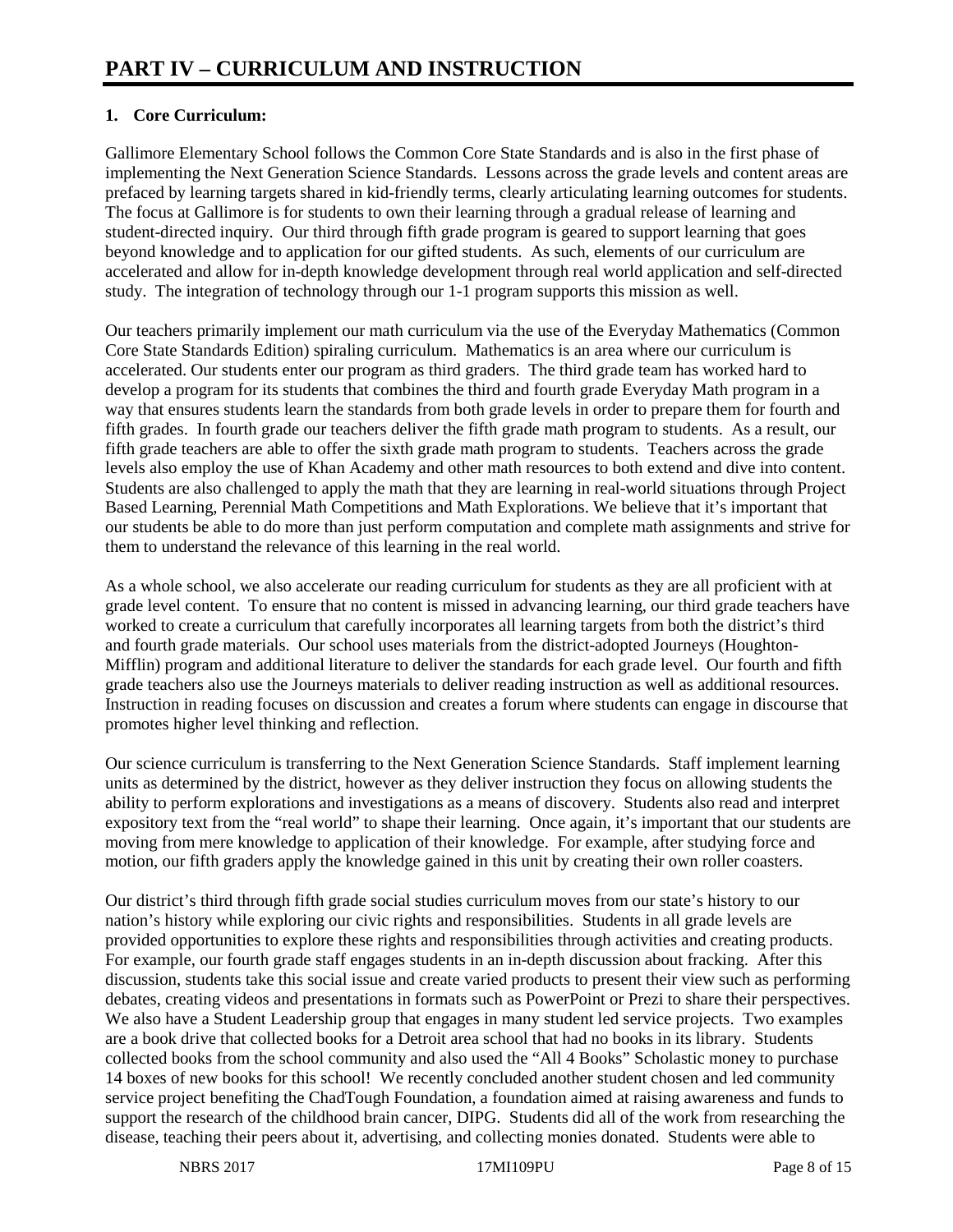contribute nearly \$600 to The ChadTough Foundation and spread awareness about the disease to our school community.

### **2. Other Curriculum Areas:**

Students at Gallimore acquire essential skills and knowledge in other curricular areas through their participation in art, music, physical education, and library/media each week. All Gallimore students are engaged in all of these curricular areas by participating in one 50 minute class per week in each area. These teachers work collaboratively with the general education teachers to integrate curriculum through the arts, movement, and technology.

In our music classes, students are given opportunities to perform with both instruments and their voices. Our music instructor directs yearly performances for each grade level in which families and the community are invited to enjoy what students have learned. All of the programs relate to units of study in each grade. For example, the third grade music program is related to students' study of Michigan. Our music teacher also works collaboratively with our physical education teacher to infuse academic vocabulary in his lessons. These two teachers created a word list that was similar between their curricular areas and began intentional instruction. This shared list allowed students to learn these words in a variety of ways and gave the teachers a common academic focus.

Our Visual Arts curriculum uses the Elementary of Art; line, shape, color, texture, value, space, and form to understand how artists create various types of Art. The students use the elements in their own artwork as well as to make observations and connections to the Art in the world around us. Students created art projects designed to align with our district curriculum such as third grade students creating landscape paintings using foreground, middle ground, and background to create space on their paper.

In physical education, students are presented with an emphasis on physical fitness where they work to further develop gross and fine motor as well as coordination skills. In these activities, students focus on developing cooperation, problem-solving, and sportsmanship. Our physical education teacher has worked to incorporate the standards from our character education program as a means of reinforcing the socialemotional development of our students. She also supports students by proactively working with them on cooperation in games that are played frequently during recess. This helps students to all have a common understanding of how a game works and how students can be respectful and responsible while playing.

Our media and technology courses are taught in our library and adjoining computer lab where students are not only receiving direct instruction to support their literacy development, but also direct technology instruction. Our media specialists integrate learning from across the curricular areas and teach students ways to display and apply their knowledge. For example, our third grade students study biographies and the teacher will read and explore biographies with them to help them to prepare for their Wax Museum presentations. Also, our district's media specialists recently introduced STEAM (Science, Technology, Engineering, Arts, and Math) centers into the media center. Students now have opportunities to explore these concepts after participating in the daily lesson and checking out books.

Students in fifth grade at Gallimore Elementary have foreign language class each week. This introductory class exposes students to French, Spanish, German, and Chinese languages and their cultures. Students learn about global communities, geography, and foster an appreciation for different cultures. In addition to language exploration we provide many opportunities for students to explore areas that they are passionate about. Our students participate in the Hour of Code every year and have opportunities to explore these areas through our parent driven Robotics and Science Olympiad Teams. Our teachers also support student growth by participating in the Cardboard Challenge and by bringing innovative ideas to their classrooms like Breakout Edu Challenges.

We are really proud of our Character Education program that was developed by staff to specifically meet the unique needs and strengths of our learning community. Our program is built on our three character pillars: Respect, Responsibility, and Reflection. We began the year with a kick-off assembly to introduce our program and its three pillars. After the initial assembly that introduced our program, we have held monthly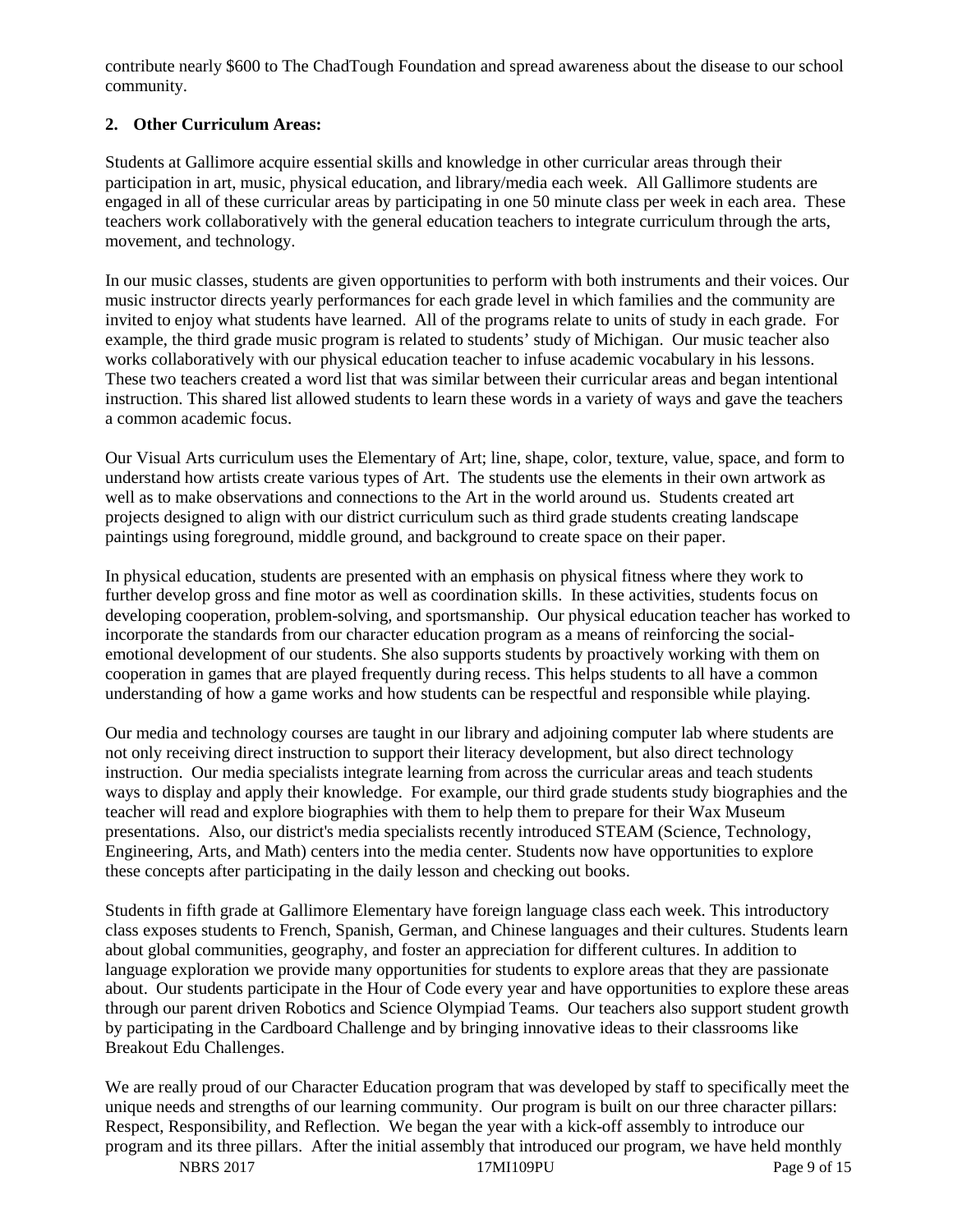assemblies teaching students about an element from the three pillars. Our most current assemblies have helped students to make connections among the pillars and give students ideas and strategies for applying the pillars simultaneously. We include a Character Connection, on our daily live announcements, twice per week to help our students focus on the concepts that fall under our three pillars. Each connection comes in the form of a quote or scenario for students to discuss and ponder with their class. For example, our current in-depth study is on the word "integrity".

#### **3. Instructional Methods, Interventions, and Assessments:**

Our staff uses grade level Common Core State Standards as a launching pad for classroom instruction and learning targets that are appropriately challenging for our students. We prepare our students to be career, college and culture ready through using research based instructional strategies and a solid curriculum which is guided by members of the district's leadership team. Instruction begins with pre-assessment of our students in order to determine each student's prior knowledge. When planning for instruction teachers specifically focus on creating questions that encourage student discussion and that require a higher depth of knowledge. Student voice filling the room is an important aspect of our teaching practices as our classrooms are student driven. Teachers also use a wide range of resources to make learning experiences relevant for our students. Resources include web-based materials, supplemental magazines, national competitions, and project based learning experiences. Teachers structure lessons so that students can demonstrate their understanding in the way that best meets their learning style. Student choice is another aspect of our classroom practices. When students are able to choose how they demonstrate understanding they are more invested in their learning. Students can create websites, digital presentations, poster boards, board games, movies, essays, and visual representations. Our teaching staff is constantly seeking new resources and professional development so that they can strengthen their teaching and provide engaging and authentic learning tasks for students.

At Gallimore we use a three-tiered system of support known as MTSS (Multi-Tiered System of Supports). Tier I instruction is supported by data gathered during our universal screening process. We use the NWEA (Northwest Evaluation Association) test, three times per year, that measures reading and math achievement. This tool gives us some baseline information about our students. In our building we look for students who are performing below the 80th percentile. If a student is performing below the 80th percentile we work as a team to discuss the student's specific needs. The initial discussion is between the principal, the teacher and student support coordinator. This team explores NWEA data specifically looking at student performance in each strand and comparing this data to classroom observations. If it appears that the student needs additional support the student enters Tier II and a plan for intervention is developed. The plan may include some of the following interventions: small group instruction, pull out instruction from the principal or student support coordinator and/or mini lessons designed to reteach a concept that the student is missing. It can also include a behavior plan, learning contract or specific learning goals that are generated by the student and the teacher to support a student's social and emotional growth. Last, in Tier III, students identified from Tier II are referred to our Student Support Team: school psychologist, social worker, classroom teacher, resource room teacher and building principal. When appropriate other team members are a part of the discussion: parents, occupational therapist, and speech and language pathologist. This team works closely together to develop a plan for this student that includes more intensive intervention and often additional investigation into what may not be working for this students.

Our students are often performing at high levels in state and nationally normed tests therefore it is our responsibility to determine what each individual child needs to continue to grow. We use NWEA data to focus on our students who show high achievement, but low growth. Some of the students in this category need intervention in a specific area of math or are struggling with taking their reading comprehension to the next level. Classroom instruction is designed to meet the needs of these students. Sometimes this means that a teacher is designing a challenge group for students in math or is providing direct instruction around skills from a previous grade level that a student has not mastered.

Gallimore teachers meet twice a month in grade level Professional Learning Communities to discuss instructional strategies, interventions, and to review student work samples and assessment data. Teachers use this time to discuss instructional strategies that are working, to share successes and to brainstorm ways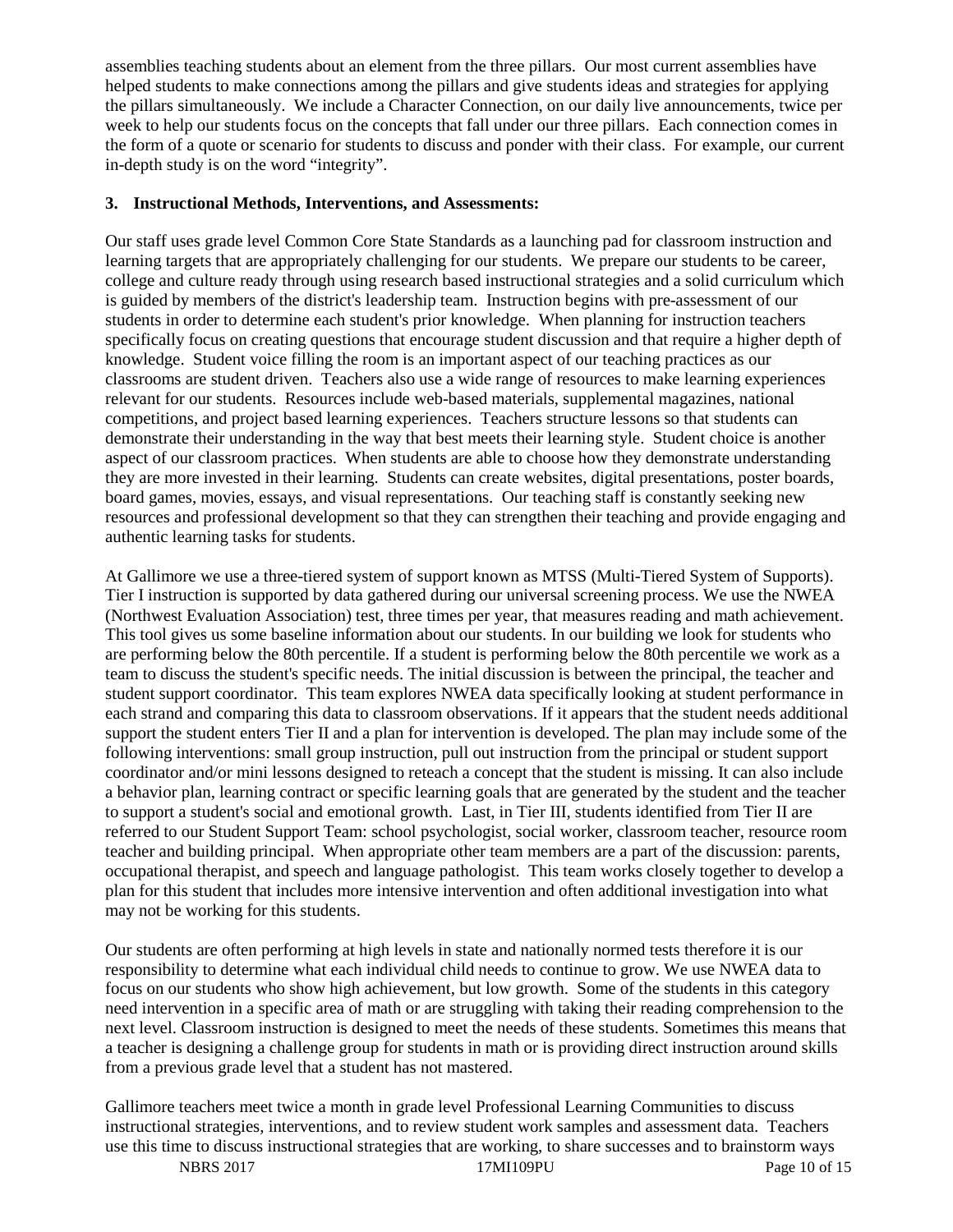that they can differentiate instruction to meet the needs of all of their learners. Each year we choose a few research-based strategies that we will study together as a staff. Recently we focused on becoming experts in formative assessment and we began reviewing student work using a collaborative assessment protocol. These best practices ensure that teachers know where their students are as learners and then also help grade level teams create a shared understanding of learning outcomes.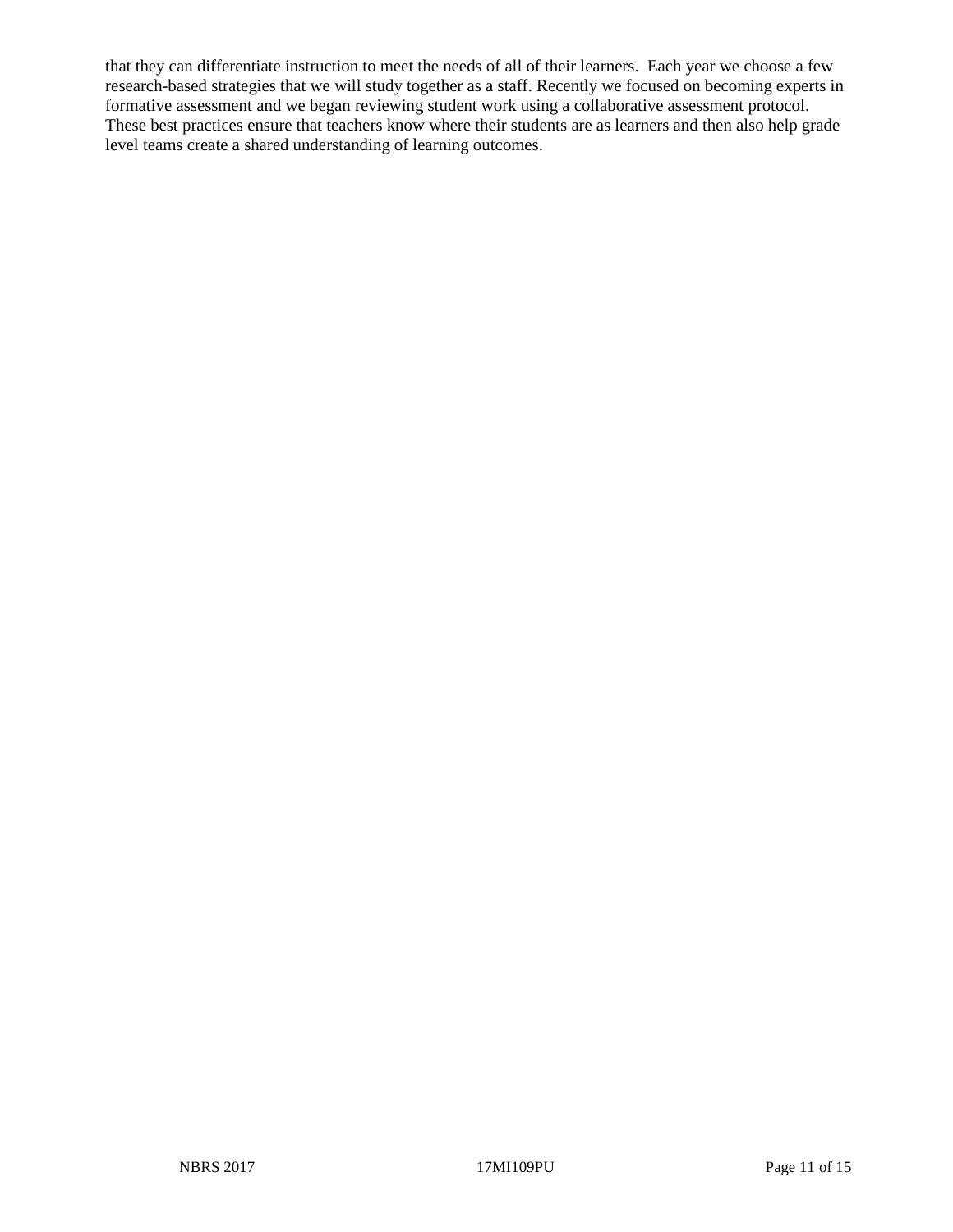#### **1. School Climate/Culture:**

At Gallimore School we motivate students to engage in our school in a multitude of ways. One of the ways that we engage students is by involving them in every aspect of their school. Since the entire school underwent a change, all new students and staff, we did not have shared expectations. All of our students were new and they were coming from schools across the district. As a staff we knew we wanted our students to be respectful, responsible and reflective, but we wanted the students to help us define what these pillars of character looked like. We invited students to work collaboratively on a shared Google Document to define our school's behavior expectations. We then created behavior expectation posters for our school with these ideas.

We believe that students should be engaged in their school in authentic ways. Students are leaders throughout our school. Our daily morning announcements are led by a student team of third, fourth and fifth grade students. This team meets every Wednesday and plans the announcements for the following week. The students run every aspect of the program from the camera, to the set design and the content.

We also celebrate student behavior by highlighting students we "spotted" doing something that relates to our three pillars. All staff members highlight these students by writing their name on a Pokemon Ball that is added to our school-wide Pokemon: "Gotta Catch Em' All" board. This board gives students recognition for displaying the character traits that we are all working to develop.

At Gallimore we feel strongly that our students need to see themselves in our school. To make this concept a part of our school culture we started with our staff. We have family pictures of all of our staff members hanging on a display board as you enter the school. This concept continues in each classroom. At the start of the school year students are invited to bring a picture of themselves with their family. These pictures are either framed and displayed in the classroom or become a part of a bulletin board that remains up all year. Students can see their family throughout the school year.

Teachers and staff at Gallimore Elementary School feel valued and supported by building administration, our families, and the community. Our Parent Council supports teachers with a generous allotment for classroom supplies to enhance student learning and in addition, provides appreciation celebrations throughout the year. The principal regularly provides support to teachers through personal notes, planning time and small celebrations. Teachers are seen as the glue that holds the school together and the principal works to support what they need to provide high quality instruction for students. When students and teachers feel valued and engaged the entire school culture becomes one where anything can be accomplished and high achievement and student growth occurs under these conditions.

#### **2. Engaging Families and Community:**

The school community at Gallimore School is unique in that our families come from neighborhoods all over the district. Due to the fact that we are not a traditional neighborhood school we make intentional efforts to communicate in a variety of ways with families and strive to create opportunities for our families to come together. Visitors to our school often say that there is a family feel when you enter the office and travel through our hallways. At Gallimore we pride ourselves on creating a welcoming environment where everyone feels valued.

Our parent community is extremely supportive of our school. In January of 2015 we learned that our program would be moved from two district schools (Dodson and Miller Elementary Schools) and united as one program in September of 2015 as Gallimore Elementary School. Our parents started working collaboratively in June of 2015 to start a Parent Council, raise money and begin supporting students and teachers with the vision of creating a school community that felt connected and was focused on meeting the unique needs of our students. In the summer our parents participated in a building clean up where we painted classrooms, painted the hallways, restored old furniture and sanded and refinished doors. We also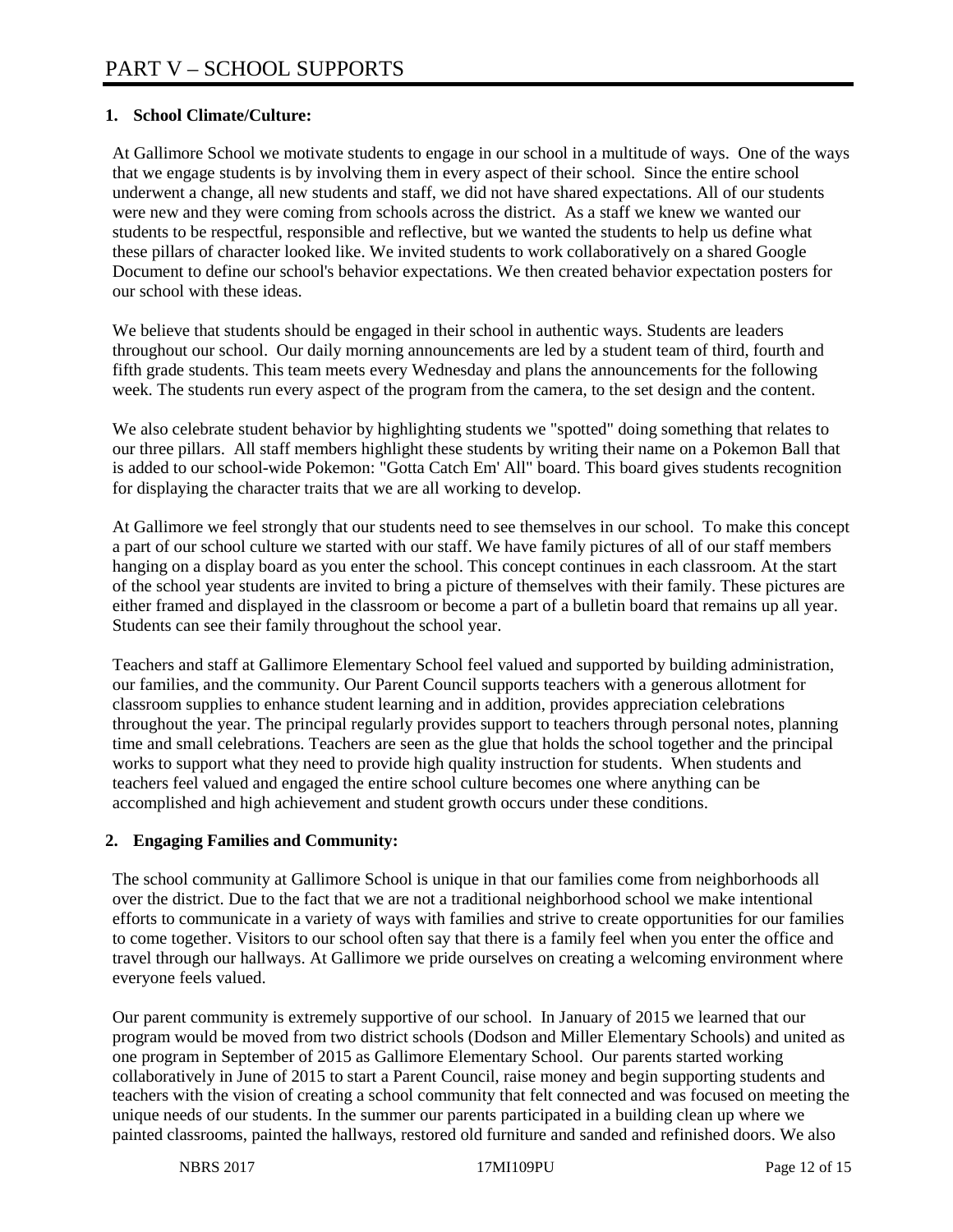set up "meet and greet" opportunities for our students so that they could start the school year with at least one connection with another peer. Our Monday Meet Ups were held on the school playground and at local parks.

Gallimore has many special events that nurture our desire to create a strong community. Some of these events include, Family Game Night, Maker Night and Multicultural Night. During Family Game Night a local business brought games and taught our families and students how to play these games. Our Maker Night invited local artists and creative community members into our school. These people shared their skills with our families and gave our students an opportunity to grow. For instance, a retired wood carver brought soap and taught students how to carve. Finally, our Multicultural Night was a chance for entire families to celebrate their culture with our school community and learn about new cultures. The country of Japan was represented by a local business that had many staff members who were from Japan. To celebrate the rich heritage of this culture students were invited to learn how to write their name and were able to listen to music played by a Japanese man from the community.

Our parents are invited to support our classrooms in a variety of ways. Parents are mystery readers, they share their specialized skills with classrooms, they lead lunch and after school enrichment activities, and they work collaboratively to plan events that will support the growth of our students. Without these valuable relationships our school would not thrive as it does now.

#### **3. Professional Development:**

Teachers at Gallimore Elementary School participate in five full days or 30 hours of Professional Development a year with an additional three hours that are driven by the teacher. Professional development opportunities are often developed at the district level and differentiated by the home school based on the needs of the students and staff. Our professional development this year has focused on four key areas: data driven dialogue, project based learning (PBL), restorative justice practices and technology integration.

During our data driven dialogue professional development we explored the concepts of shared leadership, building level support teams and data walls. This new learning helped our grade level teams come together in their PLC's (Professional Learning Communities) and have discussions about student data specifically using the NWEA assessment results as a starting point. This also created the conditions for us to have more thorough data discussions as a school with cross grade level teams focusing in on writing instruction and M-STEP (Michigan Student Test of Educational Progress) data. Digging into our school data more consistently has helped us to have intentional conversations about student growth and instructional practices. These conversations lead to greater student achievement because we are reflecting on our teaching frequently and adjusting our instruction based on data and grade level discussions.

Project based learning is something that many of our staff members have explored over the last several years, so having a professional development focused on project design elements helped teachers to look at current projects with a different lens. Teachers improved areas of current projects and added features that may have been missing. Overall, we have seen more authentic project based learning opportunities for students and this is related to the fact that teachers had time to learn more about PBL and to apply their new understanding to what they are already doing. As a building, we are committed to providing students with at least one PBL opportunity per trimester as we continue to grow in this area.

Exploring restorative justice practices fit nicely with the work our district has already done around creating an environment where all students feel welcome and invited to learn. The basis of restorative justice is that people, students, are happier when they are in an environment where people of authority (teachers, the principal, supervisors) do things with them rather than to them or for them. The way discipline is handled at our school has been refined due to this professional learning. We now know that consequences do not have to be punitive, but instead they should show an effort to repair the harm that was created from the situation at hand.

It is through our professional development that we continue to grow as a school and have the opportunity to explore instructional practices that are best for our gifted learners.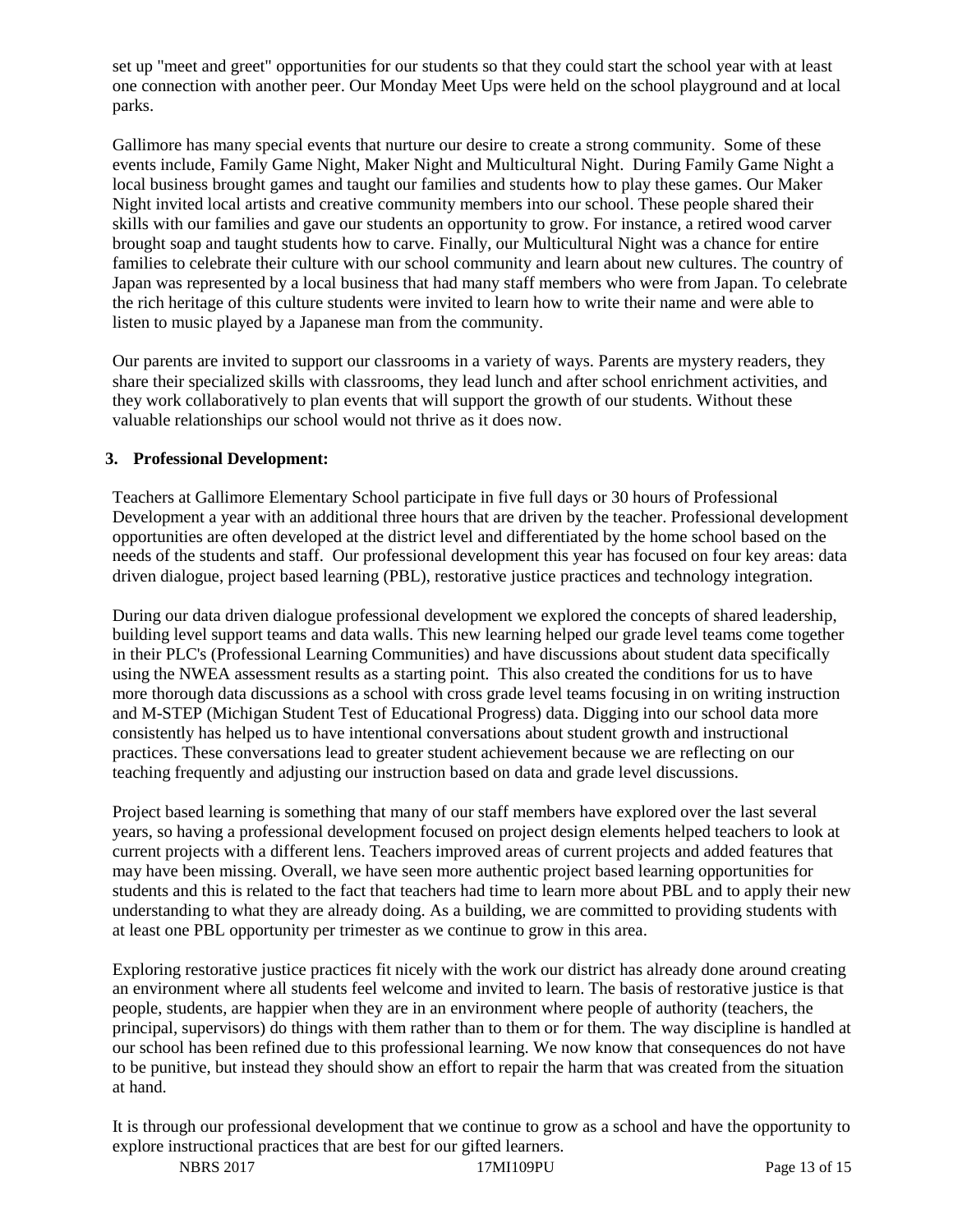#### **4. School Leadership:**

At Gallimore Elementary there is a sense of shared school leadership that is centered on the belief that we all have strengths to contribute. Throughout the school's structure there are committees that involve all staff members in the development of ideas that will support the social and academic growth of our students.

Our principal's role is that of guidance and leadership. She serves as the main facilitator and helps us to stay focused on the vision we have for our school. The principal honors the unique experience and knowledge that each teacher brings to the classroom and strives to support teachers each day. The principal is always studying best practices so that she can be a resource for teachers. She believes that teachers can do their best work if she removes barriers in their way, provides time for them to collaborate and encourages them to continue to grow in the profession. She models these expectations by sharing informational articles and videos in her weekly staff updates. She invites staff to participate in state conferences and regularly shares her personal reflections on books she is reading and new learning. The principal also highlights best practices so that staff members who are leading in a particular area can be a resource to others so that all students can benefit.

Teacher leadership is encouraged in all areas. The principal regularly invites teachers to be a part of committees and decision making ventures and will support innovative ideas and risk taking if it means that we might find a better way to engage and instruct our students. Recently teachers indicated that we needed a STEAM lab as our students needed more opportunities to explore their passions in these areas. The principal worked closely with a few teachers to determine what was needed for this lab and immediately utilized funds to order these materials. The teachers and the principal learned about the new items and set up times for staff members and students to play with them. This use of resources and this response to an idea that would meet the needs of our students is an example of how our staff works collaboratively to lead school improvement with students at the center.

The district also supports teacher leadership and several teachers represent our school on core content area committees as well as school improvement and technology committees at the district level. Students and parents are also key leaders in our school. The ideas from both of these groups are embraced by our school leadership. Many of the successful events and improvements we have made to our school over the past two years have started with ideas from parents and students. Our leadership strives to create structures where ideas are connected with resources and where support is given so ideas can flourish.